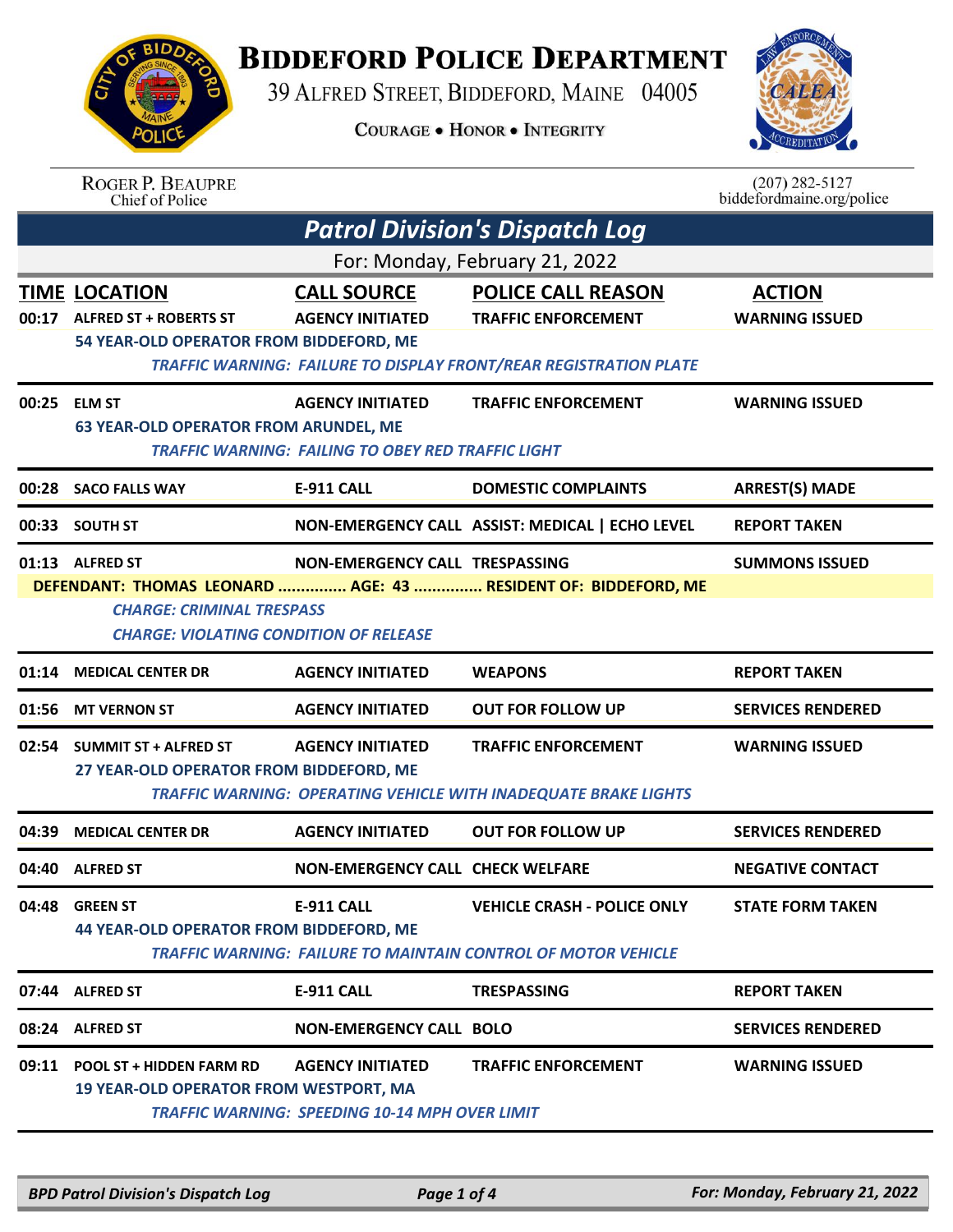|       | <b>TIME LOCATION</b><br>09:28 FOSS ST                                                   | <b>CALL SOURCE</b><br><b>AGENCY INITIATED</b>                                    | <b>POLICE CALL REASON</b><br><b>OUT FOR FOLLOW UP</b>                                                                                                                         | <b>ACTION</b><br><b>SERVICES RENDERED</b> |
|-------|-----------------------------------------------------------------------------------------|----------------------------------------------------------------------------------|-------------------------------------------------------------------------------------------------------------------------------------------------------------------------------|-------------------------------------------|
|       | 09:41 ALFRED ST                                                                         | <b>NON-EMERGENCY CALL BOLO</b>                                                   |                                                                                                                                                                               | <b>NEGATIVE CONTACT</b>                   |
|       | 10:07 WEST ST<br>22 YEAR-OLD OPERATOR FROM SWAMPSCOTT, MA                               | <b>AGENCY INITIATED</b><br><b>TRAFFIC WARNING: SPEEDING 10-14 MPH OVER LIMIT</b> | <b>TRAFFIC ENFORCEMENT</b>                                                                                                                                                    | <b>WARNING ISSUED</b>                     |
|       | 10:11 ALFRED ST + ARENA DR<br><b>CHARGE: OPERATE VEHICLE WITHOUT LICENSE</b>            |                                                                                  | AGENCY INITIATED TRAFFIC ENFORCEMENT<br>DEFENDANT: GREGORY A HOLMES  AGE: 46  RESIDENT OF: BIDDEFORD, ME<br>TRAFFIC WARNING: OPERATE VEHICLE W/O VALID INSPECTION CERTIFICATE | <b>SUMMONS ISSUED</b>                     |
|       | 10:12 MAY ST + LESSARD AVE                                                              | <b>AGENCY INITIATED</b>                                                          | <b>TRAFFIC ENFORCEMENT</b>                                                                                                                                                    | <b>WARNING ISSUED</b>                     |
|       | 10:25 POOL ST + NEWTOWN RD<br><b>44 YEAR-OLD OPERATOR FROM SANFORD, ME</b>              | <b>AGENCY INITIATED</b><br><b>TRAFFIC WARNING: SPEEDING 10-14 MPH OVER LIMIT</b> | <b>TRAFFIC ENFORCEMENT</b>                                                                                                                                                    | <b>WARNING ISSUED</b>                     |
| 10:45 | JEFFERSON ST + WASHINGTON S AGENCY INITIATED<br>70 YEAR-OLD OPERATOR FROM BIDDEFORD, ME |                                                                                  | <b>TRAFFIC ENFORCEMENT</b><br><b>TRAFFIC WARNING: OPERATING VEHICLE WITH INADEQUATE BRAKE LIGHTS</b>                                                                          | <b>WARNING ISSUED</b>                     |
|       | 10:57 ALFRED ST<br>75 YEAR-OLD OPERATOR FROM KENNEBUNKPORT, ME                          | <b>AGENCY INITIATED</b><br><b>TRAFFIC WARNING: FAILURE TO REGISTER VEHICLE</b>   | <b>TRAFFIC ENFORCEMENT</b><br><b>TRAFFIC WARNING: FAILING TO NOTIFY STATE OF NAME AND ADDRESS CHANGE</b>                                                                      | <b>WARNING ISSUED</b>                     |
| 11:11 | <b>BIRCH ST</b>                                                                         | <b>NON-EMERGENCY CALL MISSING PERSON</b>                                         |                                                                                                                                                                               | <b>SERVICES RENDERED</b>                  |
|       | 11:16 MAIN ST + ALFRED ST                                                               | <b>AGENCY INITIATED</b>                                                          | <b>VEHICLE CRASH - POLICE ONLY</b>                                                                                                                                            | <b>SERVICES RENDERED</b>                  |
|       | 11:20 MAIN ST                                                                           |                                                                                  | NON-EMERGENCY CALL MOTOR VEHICLE THEFT                                                                                                                                        | <b>SERVICES RENDERED</b>                  |
|       | 11:33 SHOPS WAY                                                                         | <b>E-911 CALL</b>                                                                | 911 MISUSE                                                                                                                                                                    | <b>SERVICES RENDERED</b>                  |
|       | 11:42 SOUTH ST                                                                          |                                                                                  | <b>NON-EMERGENCY CALL MENTAL ILLNESS CASES</b>                                                                                                                                | <b>SERVICES RENDERED</b>                  |
| 11:43 | <b>TIMBER POINT RD</b>                                                                  | NON-EMERGENCY CALL PARKING COMPLAINT                                             |                                                                                                                                                                               | <b>PARKING TICKET ISSUED</b>              |
| 11:59 | <b>MAIN ST</b>                                                                          | <b>E-911 CALL</b>                                                                | <b>DISTURBANCE / NOISE</b>                                                                                                                                                    | <b>REPORT TAKEN</b>                       |
|       | 12:08 OAK ST                                                                            | E-911 CALL                                                                       | 911 MISUSE                                                                                                                                                                    | <b>SERVICES RENDERED</b>                  |
| 12:11 | <b>GRANITE ST</b>                                                                       | <b>NON-EMERGENCY CALL BOLO</b>                                                   |                                                                                                                                                                               | <b>NEGATIVE CONTACT</b>                   |
| 12:19 | <b>ELM ST</b>                                                                           | <b>NON-EMERGENCY CALL CRIMINAL MISCHIEF</b>                                      |                                                                                                                                                                               | <b>REPORT TAKEN</b>                       |
| 12:50 | <b>MAIN ST</b>                                                                          | <b>E-911 CALL</b>                                                                | <b>ROBBERY</b>                                                                                                                                                                | <b>REPORT TAKEN</b>                       |
| 14:28 | <b>BRADBURY ST</b>                                                                      | E-911 CALL                                                                       | <b>SEX OFFENSES</b>                                                                                                                                                           | <b>REPORT TAKEN</b>                       |
| 14:38 | <b>ELM ST</b>                                                                           |                                                                                  | NON-EMERGENCY CALL VEHICLE CRASH - POLICE ONLY                                                                                                                                | <b>STATE FORM TAKEN</b>                   |
|       | 14:58 ALFRED ST                                                                         | <b>WALK-IN AT STATION</b>                                                        | <b>FRAUD / SCAM</b>                                                                                                                                                           | <b>SERVICES RENDERED</b>                  |

*BPD Patrol Division's Dispatch Log Page 2 of 4 For: Monday, February 21, 2022*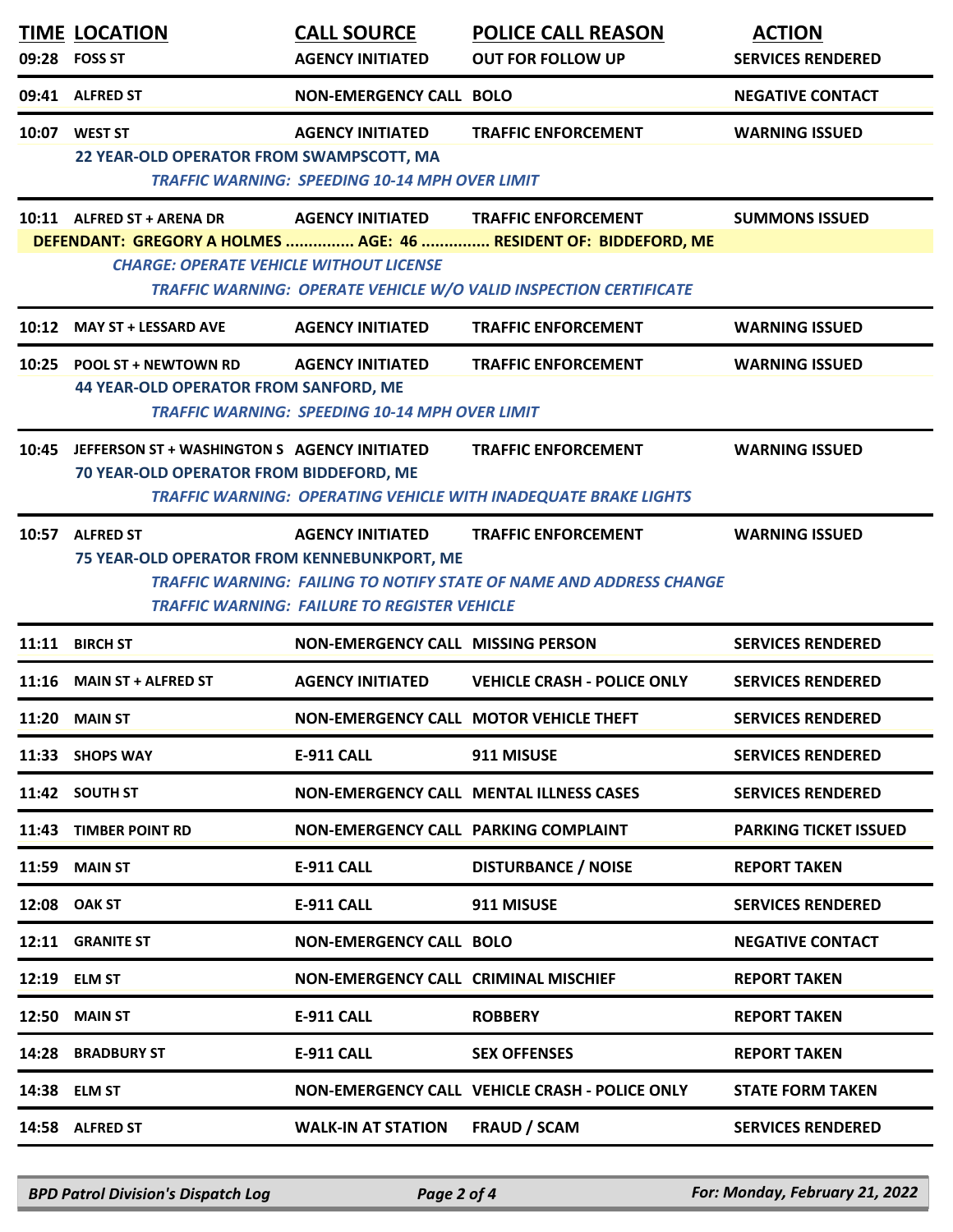| 15:47 | <b>TIME LOCATION</b><br><b>AMHERST ST</b>                               | <b>CALL SOURCE</b><br><b>NON-EMERGENCY CALL DRUNKENNESS</b>                                | <b>POLICE CALL REASON</b>                    | <b>ACTION</b><br><b>REPORT TAKEN</b> |
|-------|-------------------------------------------------------------------------|--------------------------------------------------------------------------------------------|----------------------------------------------|--------------------------------------|
| 16:17 | <b>MAIN ST</b>                                                          | <b>AGENCY INITIATED</b>                                                                    | <b>ALL OTHER</b>                             | <b>SERVICES RENDERED</b>             |
| 16:33 | <b>HUBERT ST</b>                                                        | <b>AGENCY INITIATED</b>                                                                    | <b>PAPERWORK</b>                             | <b>NEGATIVE CONTACT</b>              |
| 16:48 | <b>GRAHAM ST</b>                                                        | <b>AGENCY INITIATED</b>                                                                    | <b>COMMUNITY ENGAGEMENT</b>                  | <b>SERVICES RENDERED</b>             |
| 16:52 | <b>POOL ST</b>                                                          | <b>AGENCY INITIATED</b>                                                                    | <b>OUT FOR FOLLOW UP</b>                     | <b>SERVICES RENDERED</b>             |
| 16:57 | <b>GRANITE ST</b>                                                       | <b>NON-EMERGENCY CALL ALL OTHER</b>                                                        |                                              | <b>SERVICES RENDERED</b>             |
| 16:58 | <b>SHOPS WAY</b>                                                        | <b>E-911 CALL</b>                                                                          | <b>VEHICLE CRASH - POLICE ONLY</b>           | <b>STATE FORM TAKEN</b>              |
| 16:59 | <b>ELM ST</b>                                                           | <b>NON-EMERGENCY CALL CHECK WELFARE</b>                                                    |                                              | <b>CIVIL COMPLAINT</b>               |
| 17:26 | <b>POMERLEAU ST</b>                                                     | NON-EMERGENCY CALL TRESPASSING                                                             |                                              | <b>SERVICES RENDERED</b>             |
| 17:33 | <b>OCEAN VIEW DR</b>                                                    | <b>AGENCY INITIATED</b>                                                                    | <b>COMMUNITY ENGAGEMENT</b>                  | <b>SERVICES RENDERED</b>             |
| 17:52 | <b>ROCKWOOD DR</b>                                                      | <b>NON-EMERGENCY CALL SUSPICION</b>                                                        |                                              | <b>SERVICES RENDERED</b>             |
| 17:58 | <b>ELM ST</b>                                                           | <b>E-911 CALL</b>                                                                          | <b>BOLO</b>                                  | <b>WARNING ISSUED</b>                |
| 18:04 | <b>FOSS ST</b>                                                          | <b>AGENCY INITIATED</b>                                                                    | <b>THEFT</b>                                 | <b>UNFOUNDED</b>                     |
| 18:13 | <b>ELM ST + BEACON AVE</b><br><b>20 YEAR-OLD OPERATOR FROM SACO, ME</b> | <b>AGENCY INITIATED</b><br><b>TRAFFIC WARNING: OPERATING WITHOUT HEADLIGHTS AFTER DARK</b> | <b>TRAFFIC ENFORCEMENT</b>                   | <b>WARNING ISSUED</b>                |
| 18:16 | <b>MAIN ST</b>                                                          | <b>AGENCY INITIATED</b>                                                                    | <b>COMMUNITY ENGAGEMENT</b>                  | <b>NEGATIVE CONTACT</b>              |
| 18:17 | <b>MEDICAL CENTER DR</b>                                                |                                                                                            | NON-EMERGENCY CALL CRIM THREAT / TERRORIZING | <b>REPORT TAKEN</b>                  |
| 18:31 | <b>GREEN ST + MASON ST</b>                                              | <b>AGENCY INITIATED</b>                                                                    | <b>SUSPICION</b>                             | <b>SERVICES RENDERED</b>             |
| 18:39 | <b>SHOPS WAY</b>                                                        | <b>E-911 CALL</b>                                                                          | <b>FIGHTS</b>                                | <b>TRANSPORT TO HOSPITAL</b>         |
| 19:08 | <b>MARINER WAY</b>                                                      | <b>E-911 CALL</b>                                                                          | 911 MISUSE                                   | <b>SERVICES RENDERED</b>             |
| 19:33 | <b>PROSPECT ST</b>                                                      | <b>E-911 CALL</b>                                                                          | 911 MISUSE                                   | <b>SERVICES RENDERED</b>             |
| 19:39 | <b>POMERLEAU ST</b>                                                     | <b>E-911 CALL</b>                                                                          | <b>DISTURBANCE / NOISE</b>                   | <b>SERVICES RENDERED</b>             |
| 21:09 |                                                                         |                                                                                            |                                              |                                      |
|       | <b>OLD KINGS HWY</b>                                                    | <b>ALARM</b>                                                                               | <b>ALARM - POLICE</b>                        | <b>BUILDING CHECK/SECURE</b>         |
| 21:19 | <b>BRIARWOOD DR</b>                                                     | <b>E-911 CALL</b>                                                                          | <b>HARASSMENT</b>                            | <b>REPORT TAKEN</b>                  |
| 21:26 | <b>GRAHAM ST</b>                                                        | <b>E-911 CALL</b>                                                                          | 911 MISUSE                                   | <b>NEGATIVE CONTACT</b>              |
| 21:48 | <b>ALFRED ST</b>                                                        | <b>WALK-IN AT STATION</b>                                                                  | <b>ASSIST: MEDICAL</b>                       | <b>TRANSPORT TO HOSPITAL</b>         |
| 22:04 | <b>ELM ST</b>                                                           | <b>NON-EMERGENCY CALL PAPERWORK</b>                                                        |                                              | <b>SERVICES RENDERED</b>             |

*BPD Patrol Division's Dispatch Log Page 3 of 4 For: Monday, February 21, 2022*